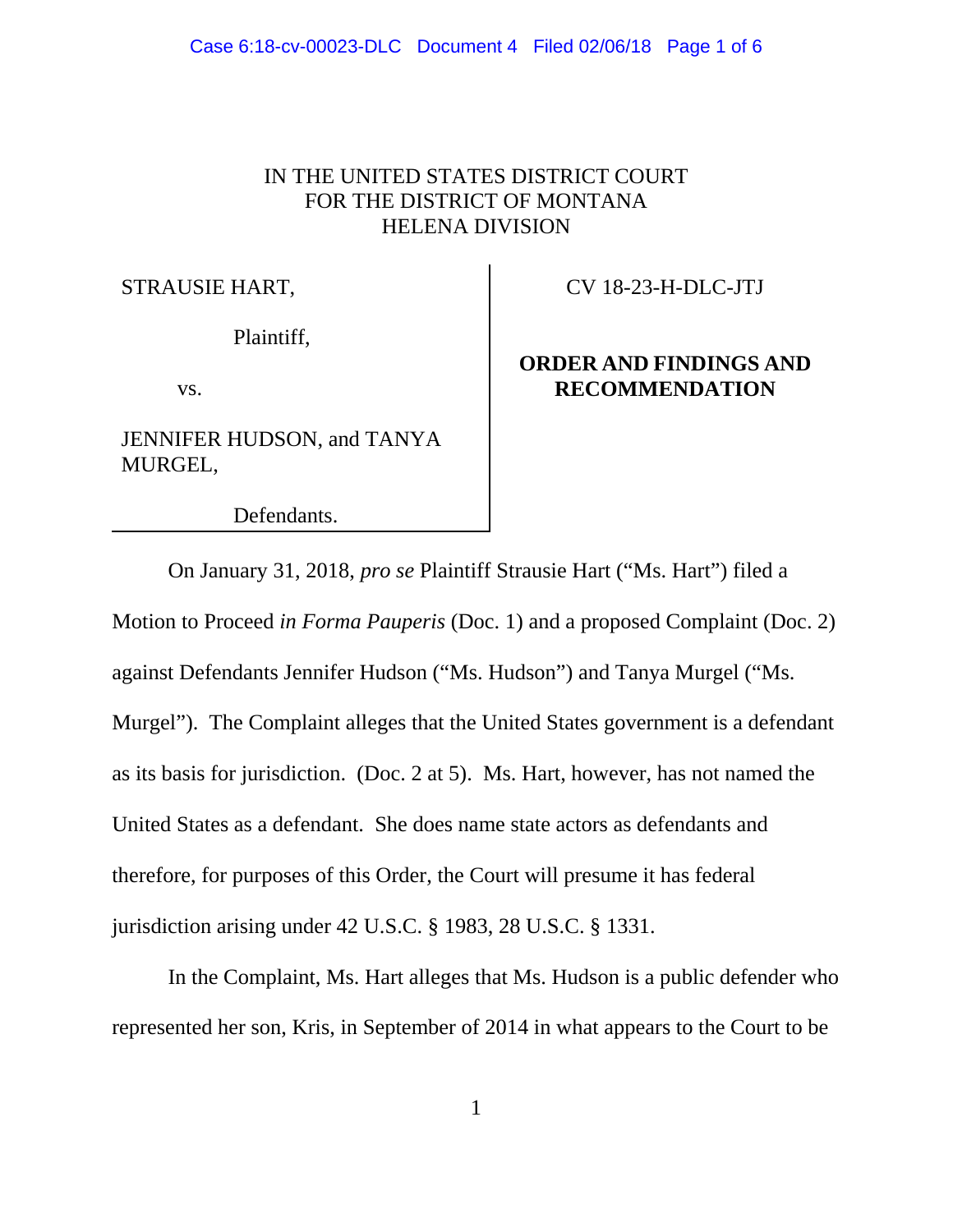### Case 6:18-cv-00023-DLC Document 4 Filed 02/06/18 Page 2 of 6

a case of sexual assault. The Complaint alleges Ms. Hudson essentially "forced [him] to plee[sic] guilty" and "forced [him] to be a predator, falsified testimonies, manipulated [him] by cohesion[sic] and forced [perjury]!" (Doc. 2 at 6). Additionally, while not named in the caption of the Complaint, Ms. Murgel is named as a defendant in the section "Defendants Involved," in which Ms. Hart alleges that Ms. Murgel, a juvenile probation officer, heard Kris denying the charges and saying that he was raped. (*Id*.)

The Motion to Proceed *in Forma Pauperis* will be granted. However, after conducting a screening pursuant to 28 U.S.C. §1915, it is apparent on the face of the Complaint that Ms. Hart's claims are barred by the statute of limitations. Therefore, the Court recommends that her Complaint be dismissed.

## **I. Motion to Proceed** *in Forma Pauperis*

Ms. Hart's Motion to Proceed *in Forma Pauperis* is sufficient to make the showing required by 28 U.S.C. § 1915(a). (Doc. 1). Therefore, the Court orders that Ms. Hart's request to proceed *in forma pauperis* be granted. 28 U.S.C. §  $1915(a)$ .

## **II. Screening pursuant to 28 U.S.C. § 1915**

## **A. Legal standard**

Because Ms. Hart is proceeding *in forma pauperis*, the Court must review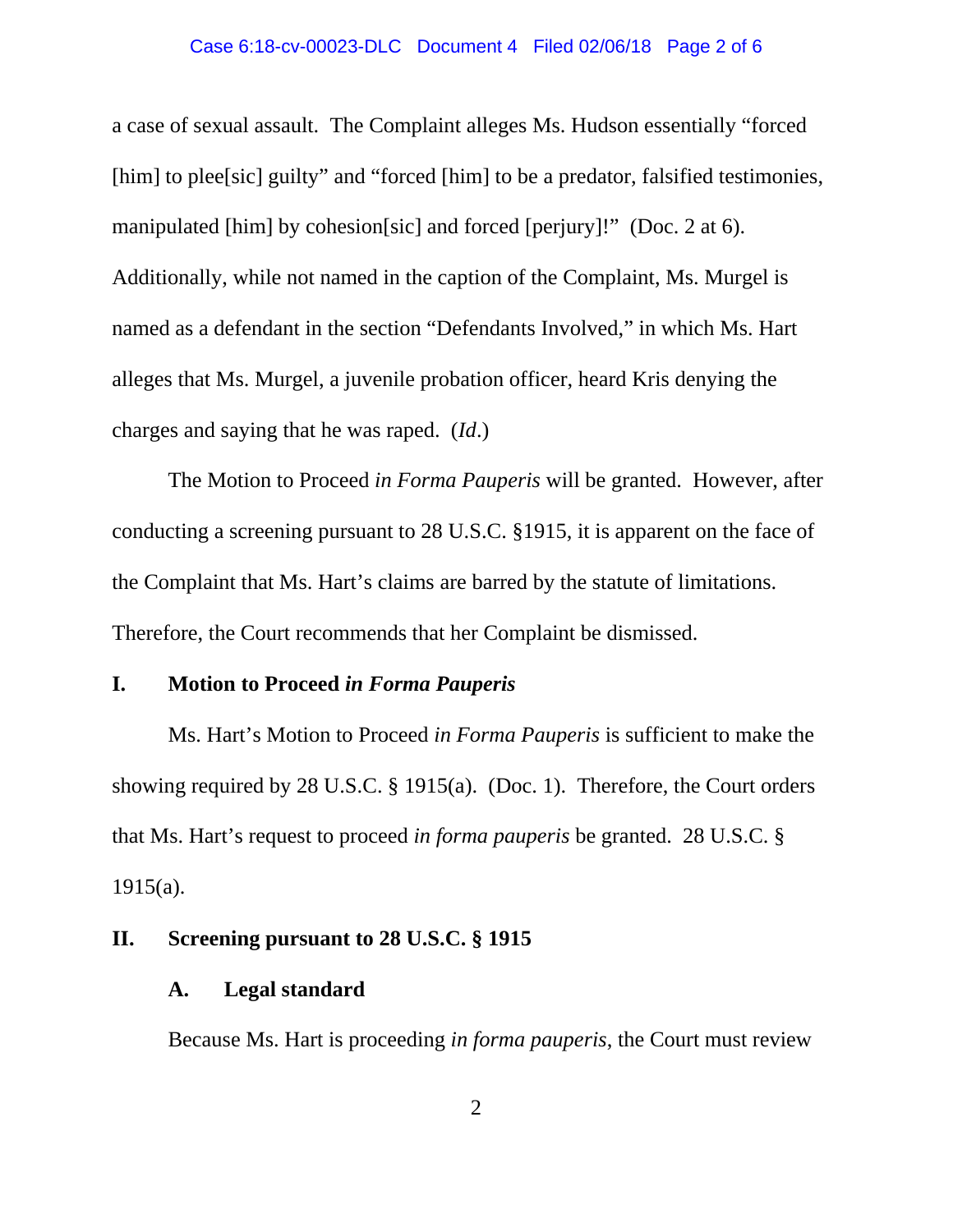her Complaint under 28 U.S.C. § 1915. Section 1915(e)(2)(B) requires the Court to dismiss a complaint filed *in forma pauperis* before it is served if it is frivolous or malicious, fails to state a claim upon which relief may be granted, or seeks monetary relief from a defendant who is immune from such relief. A complaint is frivolous if it "lacks an arguable basis either in law or in fact." *Neitzke v. Williams*, 490 U.S. 319, 325 (1989). A complaint fails to state a claim upon which relief may be granted if a plaintiff fails to allege the "grounds" of his "entitlement to relief." *Bell Atlantic Corp. v. Twombly*, 550 U.S. 544, 555 (2007) (quotation omitted).

"A document filed *pro se* is 'to be liberally construed,' and 'a *pro se* complaint, however inartfully pleaded, must be held to less stringent standards than formal pleadings drafted by lawyers.'" *Erickson v. Pardu*, 551 U.S. 89, 94 (2007); *cf*. Fed. Rule Civ. Proc. 8(e) ("Pleadings must be construed so as to do justice").

Rule 8 provides that a complaint must contain "a short and plain statement of the claim showing that the [plaintiff] is entitled to relief." Fed. R. Civ. P. 8(a)(2). Under the federal pleading standards, the Court must determine whether the Complaint states a "plausible" claim for relief. *Ashcroft v. Iqbal*, 556 U.S. 662, 679 (2009). A claim is "plausible" if the factual allegations, which are accepted as true, "allow[ ] the court to draw the reasonable inference that the defendant is liable for the misconduct alleged." *Id.* at 678. This inquiry is "a context-specific task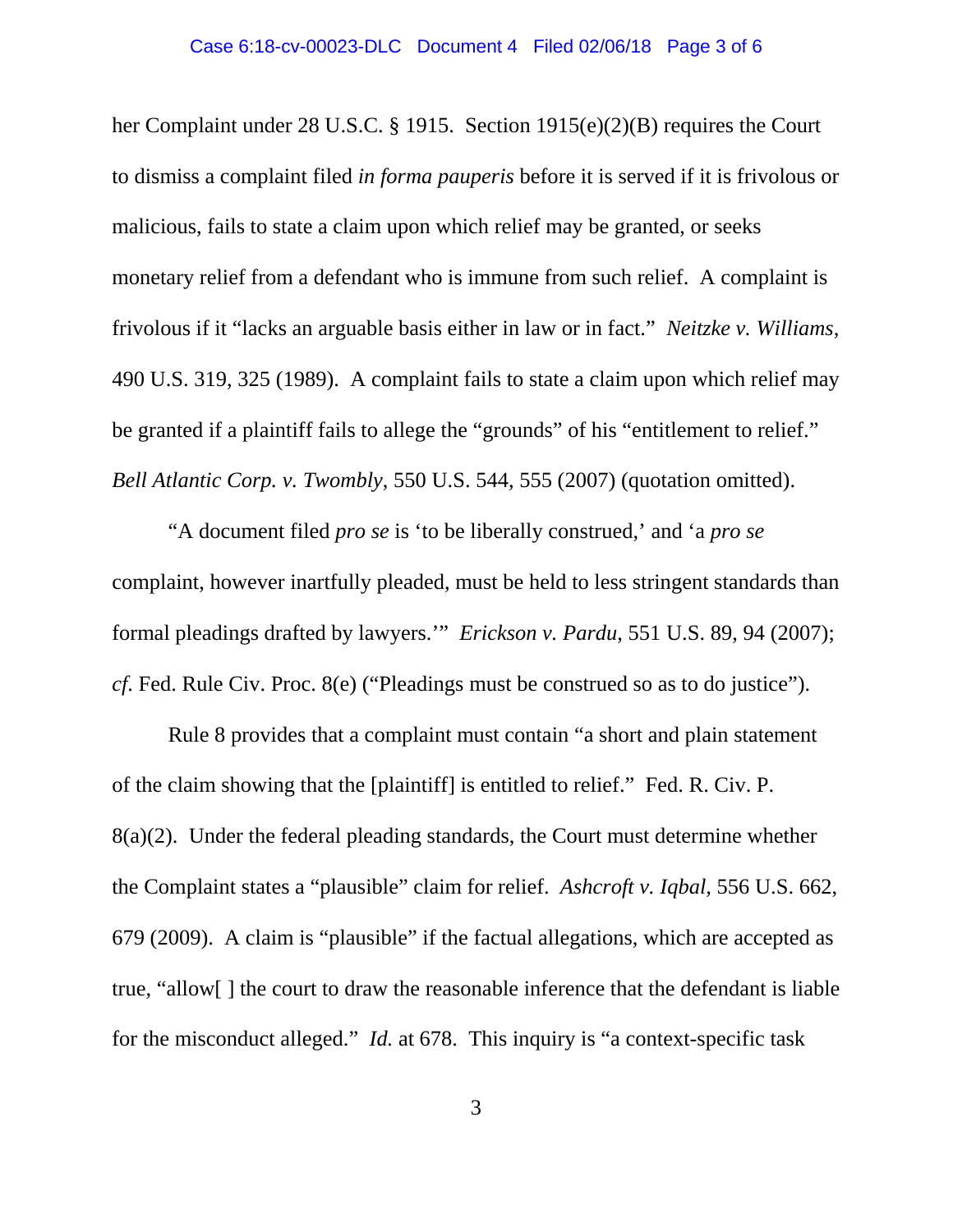that requires the reviewing court to draw on its judicial experience and common sense." *Id.* at 679 (citation omitted).

#### **B. Analysis**

The Court finds that Ms. Hart's Complaint should be dismissed for failure to file within the applicable statute of limitations. The United States Supreme Court in *Wilson v. Garcia*, 471 U.S. 261 (1985), determined the applicable statute of limitations for claims filed pursuant to 42 U.S.C. § 1983 is the state statute of limitations governing personal injury actions. In Montana, that period is three years after the action accrues. Mont. Code. Ann. § 27-2-204(1); *see Harvey v. Waldron*, 210 F.3d 1008, 1013 (Mont. 2000).

Ms. Hart alleges that the events giving rise to her claim occurred in September of 2014. (Doc. 2 at 6). As such, Ms. Hart was required to file her claims against Ms. Hudson and Ms. Murgel no later than September of 2017. Ms. Hart's Complaint is dated January 31, 2018. (*Id*.) Even the most liberal construction of Ms. Hart's pleadings cannot avoid the absolute bar of the statute of limitations, and this is not a defect which could be cured with further amendment. Therefore, the Court recommends that her Complaint be dismissed with prejudice.

Based upon the foregoing, the Court issues the following:

#### **ORDER**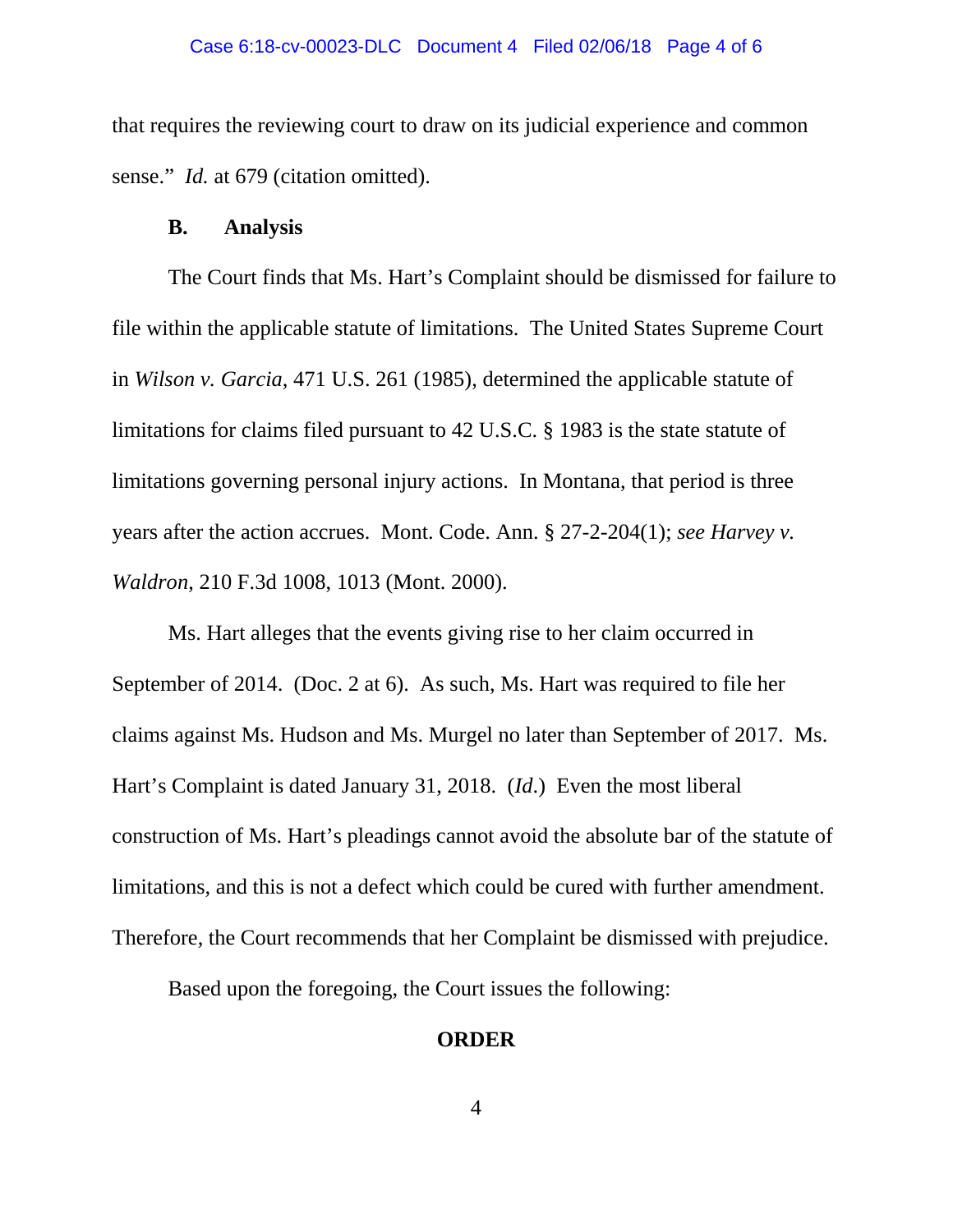- 1. Ms. Hart's Motion to Proceed *in Forma Pauperis* (Doc. 1) is GRANTED.
- 2. The Clerk shall edit the text of the docket entry for the Complaint (Doc. 2) to remove the word "LODGED" and the Complaint is deemed filed on January 31, 2018.
- 3. At all times during this action, Ms. Hart shall immediately advise the Court of any change of address and its effective date. Failure to file a notice of change of address may result in the dismissal of the action for failure to prosecute pursuant to Fed.R.Civ.P. 41(b).

Further, the Court issues the following **Finding:**

1. Ms. Hart's claims are barred by the statute of limitations.

Therefore, based on the foregoing, the Court **Recommends:**

1. Ms. Hart's Complaint (Doc. 2) should be dismissed with prejudice.

# **NOTICE OF RIGHT TO OBJECT TO FINDINGS & RECOMMENDATIONS AND CONSEQUENCES OF FAILURE TO OBJECT**

Ms. Hart may file objections to these Findings and Recommendations within

fourteen (14) days after service (mailing) hereof.<sup>1</sup> 28 U.S.C. § 636. Failure to

timely file written objections may bar a de novo determination by the district judge

and/or waive the right to appeal.

DATED this 6th day of February, 2018.

<sup>&</sup>lt;sup>1</sup>Rule 6(d) of the Federal Rules of Civil Procedure provides that "[w]hen a party may or must act within a specified time after being served and service is made under Rule 5(b)(2)(C) (mail) . . . 3 days are added after the period would otherwise expire under Rule 6(a)." Therefore, since Ms. Hart is being served by mail, he is entitled an additional three (3) days after the period would otherwise expire.